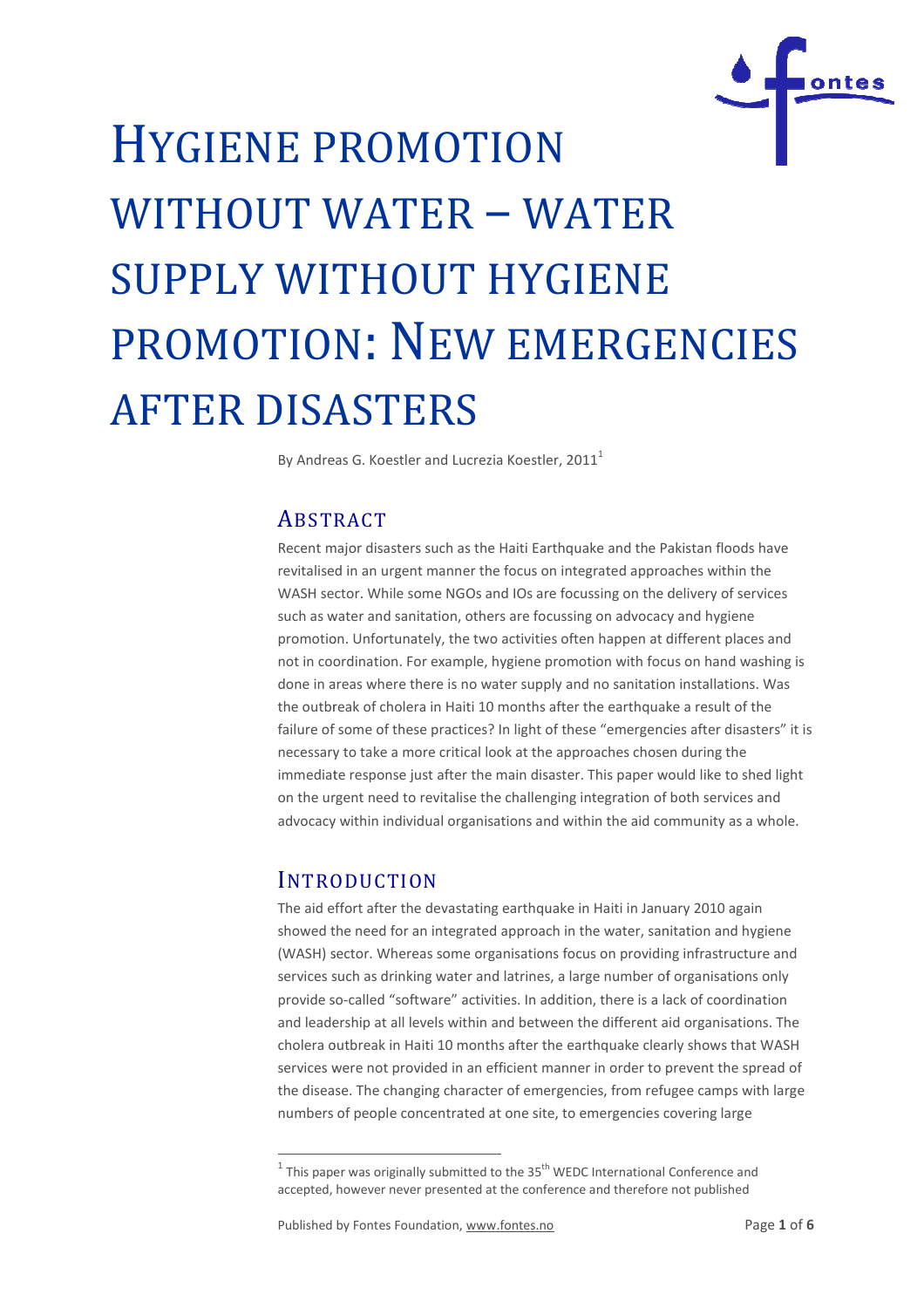populations and vast areas such as the Pakistan floods, also call for WASH organisations that provide both software and hardware activities. This paper will discuss the need for integrated WASH services, coordination and leadership in aid operations based on experience from Haiti, showing that if software and hardware activities are not combined, there are risks for new emergencies after disasters.

## LEARNING FROM OBSERVATION – AFTER THE EARTHQUAKE IN HAITI

On October 21<sup>st</sup> 2010, a cholera outbreak was confirmed in the Artibonite valley not far from Port-au-Prince. The epidemic spread quickly, and had by December 2010 spread to large parts of the country and was threatening to spread to the Dominican Republic. It was the first cholera outbreak in Haiti in more than 100 years (Voice of America 2011), and by February 2011 it had killed more than 4200 people and sickened more than 215,000 (OCHA 2011). The cholera outbreak showed that the desired impact of WASH programmes had not been reached, however there were a large number of organisations working in Haiti in the months after the earthquake in the WASH sector. What were the factors that contributed to the lack of translation from these programmes into results? It is important to learn from observation during a disaster and its aftermath, so that lessons can be learned and applied immediately, but also for the future.

Although the situation for the aid organisations after the January  $12<sup>th</sup>$  2010 earthquake in Haiti was chaotic and the logistical challenges enormous, such situations show in a good way the approaches the aid community are choosing, and how they are implemented in practice. A number of problems were observed concerning the WASH sector about 2-3 months after the disaster; water, sanitation and hygiene activities were carried out in an isolated manner in different settlements without coordination, there was a lack of decision making power in the local representatives of the aid agencies that caused frustration, and there was a general lack of organisations providing infrastructure as opposed to software activities. These three problems are illustrated with some observations from Haiti below.

In the Petit Goave surroundings, some 80 kilometres west of Port-au-Prince, at least 50 spontaneous settlements with populations of 500 to 5000 persons emerged. These settlements mainly consisted of primitive shelters made out of some cloth on sticks to protect against sunlight, but not giving protection against heavy rains. The settlements were provided with a wide range of services by different aid agencies such as housing, food, health services, water and sanitation. However, when visiting the camps daily it was observed that services and infrastructure were provided in a highly uncoordinated and inconsistent manner. As a result of this, about two months after the earthquake there were camps with water services, others with some attempts of latrine construction, while others only received hygiene promotion programmes carried out by trained volunteers. Coordination to make best use of the limited resources was poor, because individual organisations were focusing on their own internal strategies and capacities. As an example, one settlement in the hills behind Petit Goave received prefabricated latrines at an early stage, however, it took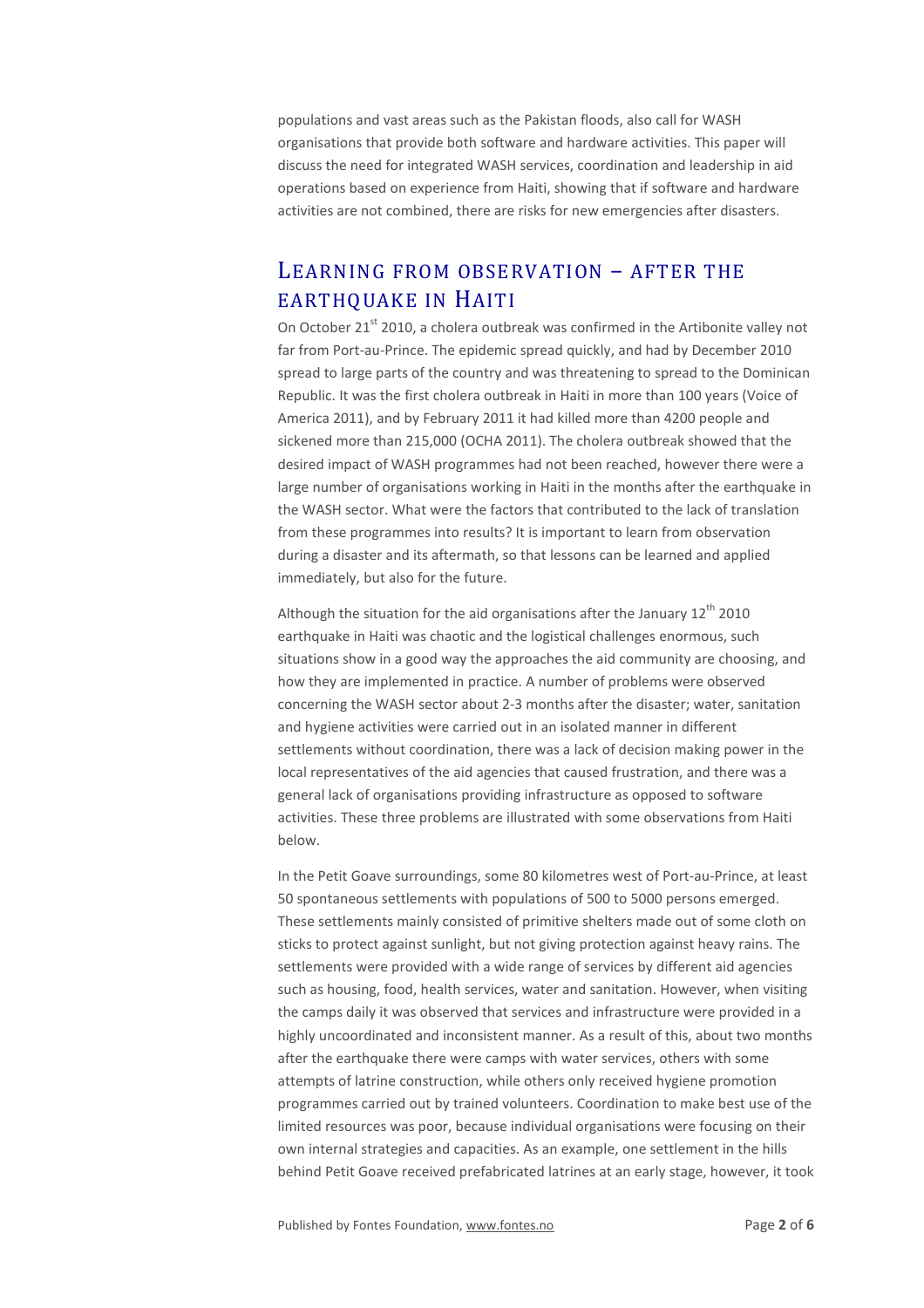over four weeks to install them properly. At the same time there was no safe water supply in this settlement, while hygiene promotion was ongoing through local volunteers which had been trained by a different organisation. Closer to the town centre, however, water provision was sufficient, while latrines and even plans for sanitation installations were lacking. In a small camp with about 700 persons close to a large number of destroyed houses, one latrine block with only four stances was installed after two months. An appropriate water supply was never installed. A serious attempt was made by local volunteers of an NGO to promote hygiene there, but after a while the programme was suspended because it became obvious that hygiene training without any water and soap did not have the expected impact on the public health situation. Diarrhoea became a severe problem in this camp. Several patients were directed to the reopened hospital in town. These examples clearly show that when resources are limited, it is important to spend them in a coordinated way in order to have the maximum impact. For example, as the organisation doing hygiene promotion in a camp without water supply realised, investing in software activities without the necessary infrastructure is a waste.

These problems could have been solved through improved coordination. Like in many similar emergencies, numerous coordination meetings did take place in Haiti. Experiences from the meetings within the WASH-subcluster in Petit Goave gave a realistic picture of the coordination efforts and their impact on improvements over time in this area. Usually, about 10 organisations participated in the weekly meetings. However, the impact of the meetings was limited because of the lengthy internal decision making processes of different organisations. Most field teams were not authorised to make decisions without the clearance from their headquarters, often located in Europe or the United States. Many field coordinators were frustrated because they would make specific requests to their head offices, only to receive more questions in return. Obviously, the lack of decision making power in the field teams coupled with poor communication infrastructure, made planning and implementation extremely inefficient. Because of this problem, the coordination meetings became mere information sharing forums, without the improvement of WASH services as a result. This shows that the form of leadership in various organisations is still too hierarchical and not distributed to the necessary levels of operation.

A third problem observed in Petit Goave was the lack of organisations willing to improve WASH infrastructure. Of the about 10 organisations active in the WASH sector, only 2-3 actually implemented infrastructure. One organisation provided a number of small scale treatment systems, whereas another was running a large treatment plant. A third organisation was building latrines, although at an extremely slow pace. All the other organisations were active with hygiene promotion and advocacy, sensitising groups within the settlements on hand-washing and proper use of sanitary facilities. However, washing hands without water is difficult, and using latrines which are not existent is even more problematic. The cholera outbreak might be a clear indicator of how big the lack of infrastructure, especially in sanitation, really was. It is now generally accepted that any water and sanitation service delivery programme should be supported by sensitisation and public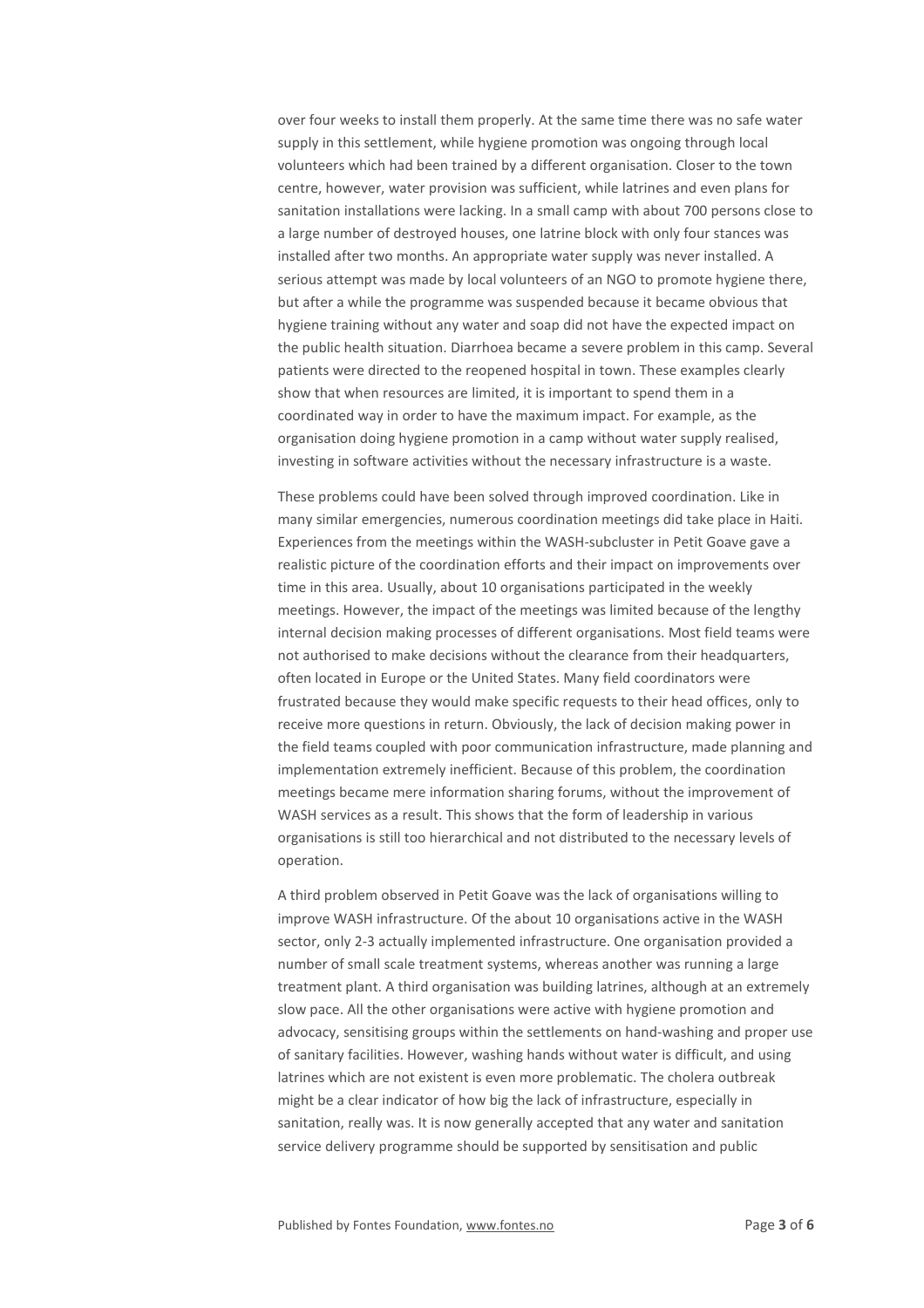education (UNICEF 1999, Fonseca & Minnigh 2009), however, this example shows that the opposite is also true.

#### NEW EMERGENCIES

One of the explanations of the situation in Haiti is the changing character of disasters. During the 1990s many emergencies were caused by conflict and led to large numbers of people, often several hundred thousand, settling in refugee camps. In such situations, since the population is so concentrated, it is easier to plan and coordinate WASH services and different organisations with different specialisations work side by side. However, during the last ten years, large disasters are increasingly caused by natural phenomena, such as extreme weather caused by climate change. In addition, population growth and urbanisation increase the impacts of for example the tsunami, an earthquake or floods. This means that the relief effort is not concentrated in a single refugee camp, but spread over a large area with a number of small settlements. This was the case after the tsunami, during droughts and floods in West Africa, and the recent Haiti earthquake and Pakistan floods. It means that one organisation cannot cover the whole population with water supply anymore, because the geographical area is too big. Reductions in relief money due to the financial crisis make resources scarce and only one organisation in WASH might be able to work in every small settlement. If this is the case, it is extremely important that this organisation can deliver the full range of WASH services; water supply, sanitation and hygiene promotion.

#### HARDWARE VS. SOFTWARE

Why did the organisations in Haiti fail to realise this? Normally, all aid organisations have their character, but they are also limited by their internal policies, visions and mission statements. They are also increasingly limited by the nature of the donations. In addition, once on the ground, it is difficult to make a change in approach due to the challenges in the decision making processes mentioned above. Therefore, it can be observed again and again that organisations adapt their activities not to the need of the people, but to their own speciality. Due to the increased focus on software activities, many WASH organisations do not have the technical expertise to do physical infrastructure construction anymore. Another reason for this could be – formulated very provocatively – that software services are cheaper and easier to provide, and currently easier to get funding for. Results of "soft" services are more difficult to measure, while proper infrastructure improvements are cost-intensive and easy to evaluate in terms of their result and impact. While organisations in the past were criticised for focussing too much on hardware and engineering, there is now a danger that the scale is tipping in the other direction.

## COORDINATION AND LEADERSHIP CHALLENGES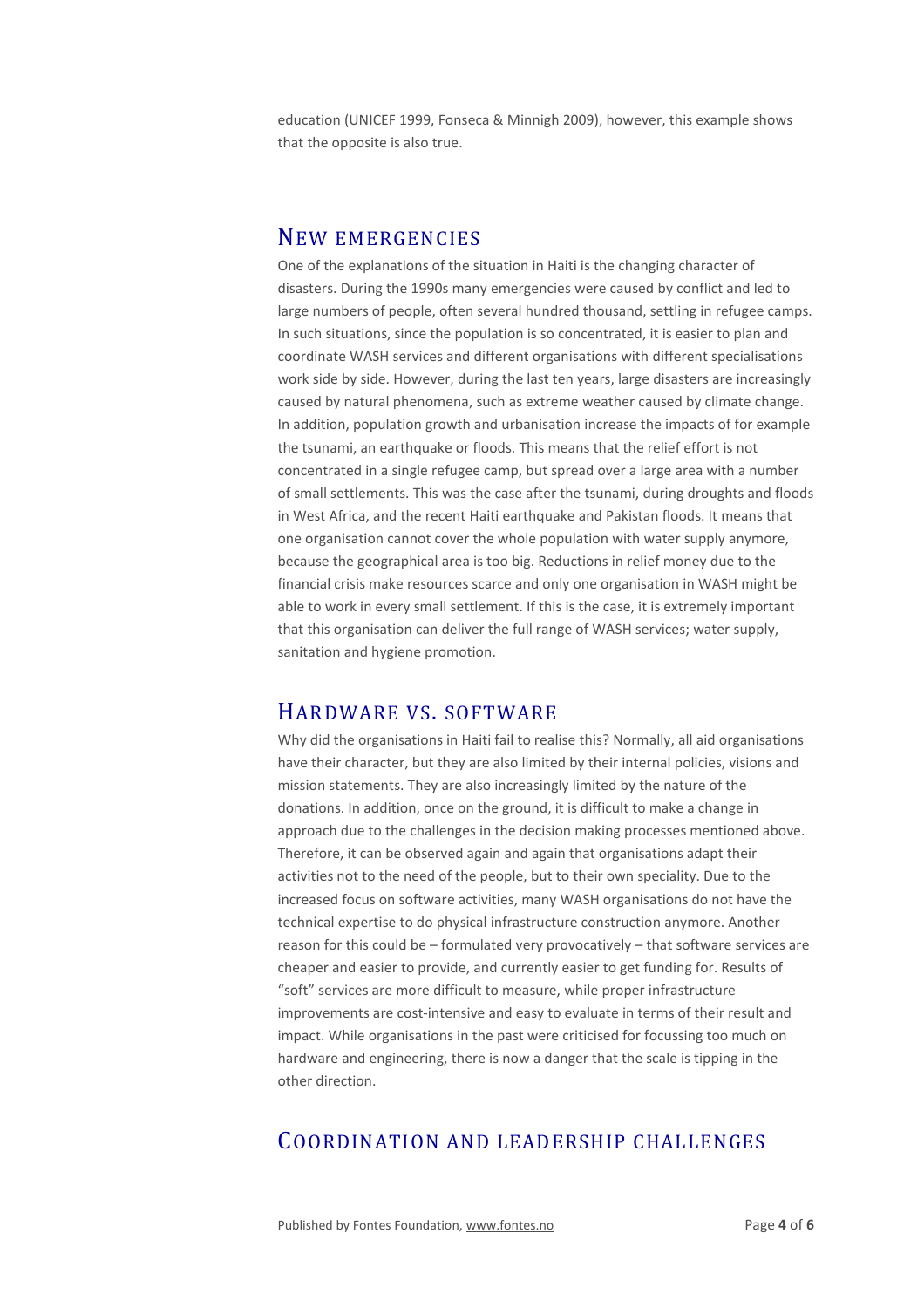When organisations become more specialised and professional in their core business, this can have a positive impact on quality. However, there is a danger that with "over-specialisation" their ability to provide the full range of WASH services is lost. This challenges the coordination mechanisms to its extreme and many good intentions seem to be wasted. Cluster meetings struggle to coordinate the efforts of various actors because each of them only covers a small area of intervention. The coordination effort becomes more difficult and costly. In addition, the organisations themselves need to spend time and energy to link up with meaningful partners in order for their assistance to make sense.

At the same time, coordination and forging partnerships is not possible without suitable leadership at all levels. Leadership has to be distributed throughout all involved actors to make efforts more effective at the level they are needed (MIT Sloan 2005). Many actors in disaster response are not aware of their duty to strengthen their capacity in leadership in order to provide the intended services but at the same time following their specific vision. A small team installing water supplies or setting up latrines need a wider understanding about leadership to properly integrate their effort into the overall aid approach. A head of mission has to be fully aware of his or her role in leadership to reach common goals in constructive cooperation with other actors. In addition, as mentioned above, field teams must have the authority to take decisions based on the local situation, in order to make the coordination effort smoother and the meetings more efficient. This involves a change in the decision making processes internally in the organisations. Since disaster management does not have a hierarchical structure and organisations are contributing on a voluntary basis, good and responsible leadership is crucial in order to achieve results.

#### SMOOTH IMPROVEMENTS

The extent of the disaster in Haiti early in 2010 with the cholera outbreak 10 months later has again reminded the humanitarian actors to rethink their approaches, especially within the WASH sector. Individual organisations both in the health sector and in the WASH sector should stronger try to combine all related aspects in their response activities. Only this will lower the pressure on coordination efforts and increase the effectiveness in providing services. Proper leadership has to be distributed throughout the teams of response actors to make coordination and integration possible at each interaction. Only the competent aid worker with an awareness of his/her role in leadership can reduce pressure on overall coordination. Future training of WASH teams has to contain strong components in leadership in order to take advantage of their professional capacity for the overall aid effort.

As the nature of emergencies is changing, the water, sanitation and hygiene sector needs to provide integrated services to reach the people in a professional manner. Properly integrated services at least within a given sector have to be widened so far that they cover a range of demands. This will increase the constructive contact between aid workers and the population in need and will reduce the number of actors local leaders and authorities have to deal with. In addition, efforts within a given sector can be balanced and more concisely focused to answer on specific, although very local situations.